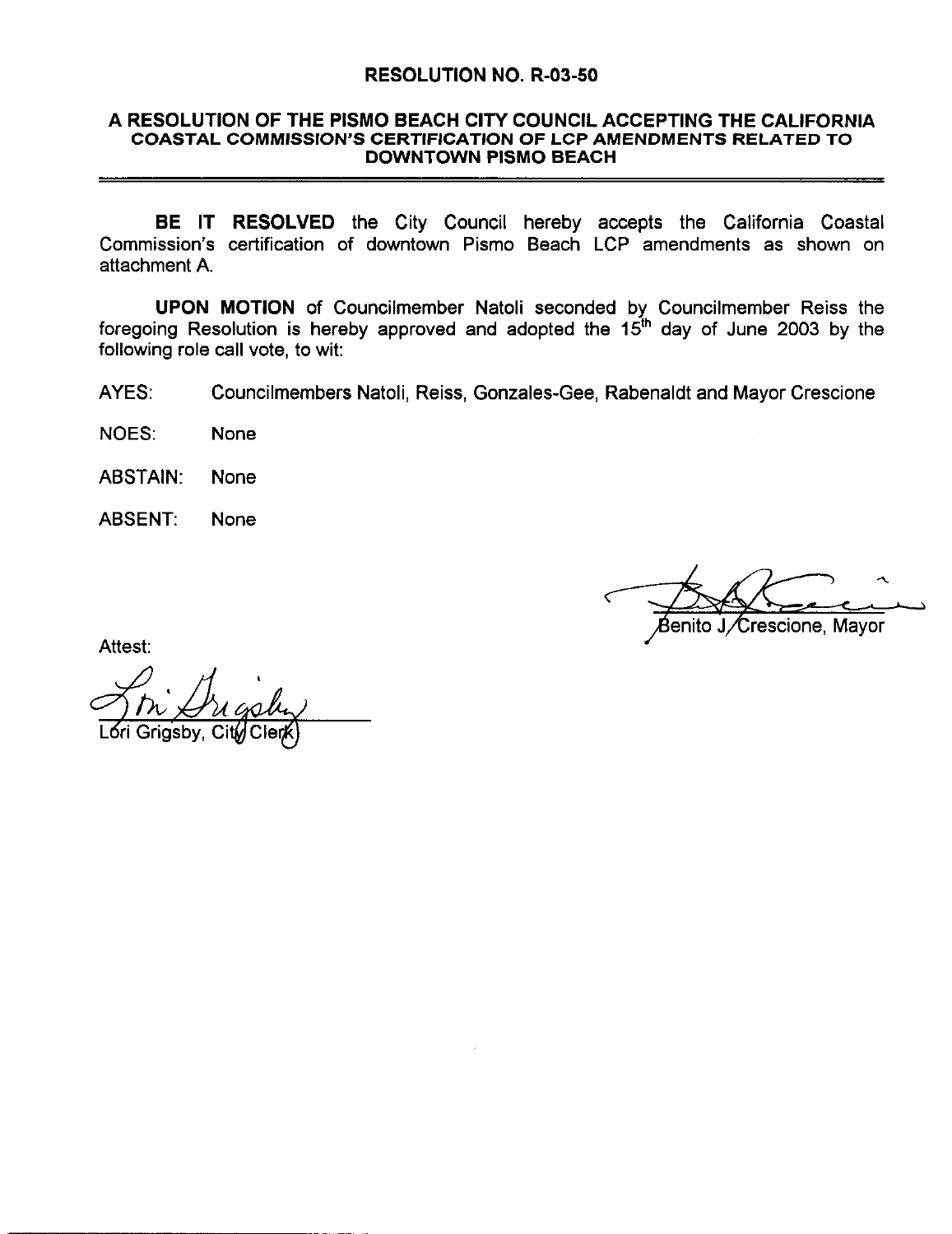### Attachment A

### Revised Downtown policies

Revised Downtown policies<br>21 Land Use Concept<br>The downtown area includes a Central commercial District, , Mixed Residential District , Mixed Lo-K-1 Land Ose Concept<br>The downtown area includes a Central commercial District, , Mixed I<br>Use District, and Open Space categories as shown in Figure LU-15.<br>LU-K-2 Downtown Development<br>Development shall comply with the fo

Development shall comply with the following policies

### a. Oceanfront Boardwalk

A continuous pedestrian boardwalk along the planning area ocean frontage to Pismo Creek shall be established. This boardwalk shall include pedestrian amenities such as, but not limited to, seating, lighting and landscaping. Properties adjacent to the future boardwalk location shall be required to dedicate up to 20 feet of the ocean frontage of the property for the boardwalk installation of the boardwalk may be required as <sup>a</sup> condition of approval of development projects. The amount of dedication shall be subject to the size of the ocean-facing parcels and the area required minimizing bluff erosion identified in geologic studies submitted with development applications. The boardwalk will connect into the Pismo Creek trail.

### b. Pismo Creek Trails

A creek side trail system shall be developed on both sides of Pismo Creek from its mouth at the ocean inland to the future golf course/recreation area in Price Canyon. Public **b. Pismo Creek Trails**<br>A creek side trail system shall be developed on both sides of Pismo Creek from its mouth at<br>the ocean inland to the future golf course/recreation area in Price Canyon. Public<br>improvements such as tr shall be required with new development applications. These dedications shall include the<br>buffer zone as identified in the Conservation and Open space element. Development miprovements such as trash cans and seating shall be included with the development of the creek trails. Dedication of a portion of properties adjacent to Pismo Creek for a public pathway shall be required with new developm approvals by the City shall require the installation of trail improvements. See also:<br>Conservation Element Policies 21 and 22.

### c. Interpretive Panels or Signage

orther panels or Signage<br>Appropriate interpretive panels shall be provided for the pier, boardwalk and Pismo Creek trail.<br>These may be required as a condition of approval of development projects. Funding should be sought f Expressive interpretive panels shall be provided for the pier, boardwalk and Pismo Creek trail.<br>These may be required as a condition of approval of development projects. Funding should be sought from a variety of sources.<br>

d. Downtown streets perpendicular to the ocean<br>Streets in the commercial core area, which end at the ocean, shall be developed into cul-de-<br>sacs compatible with public safety standards for safe turn-around. Owners of ocean

e. City-owned Addie Street property<br>The City shall provide improvements to the Addie Street parking lot, which will include, but sacs compatible with public safety standards for safe turn-around. Owners of oceanfront<br>properties shall participate in the cost of developing cul-de-sacs on a per development basis.<br>e. City-owned Addie Street property<br>The properties shall participate in the cost of developing cul-de-sacs on a per development basis.<br> **e. City-owned Addie Street property**<br>
The City shall provide improvements to the Addie Street parking lot, which will include

ocean frontage to the Pismo Creek trail.<br>The structure located in Mary Herrington Park on the west bank of Pismo Creek shall either be<br>removed and replaced with additional parking and/or a picnic area or upgraded or replac ocean frontage to the Pismo Creek trail.<br>The structure located in Mary Herrington Park on the west bank of Pismo Creek shall either be<br>removed and replaced with additional parking and/or a picnic area or upgraded or replac The structure located in Mary Herrington Park on the west bank of Pismo Creek shall either l<br>removed and replaced with additional parking and/or a picnic area or upgraded or replaced,<br>include reservation of the appropriate removed and replaced with additi<br>include reservation of the approp<br>Recreation PR-15 <mark>Ira Leas</mark>e/Mary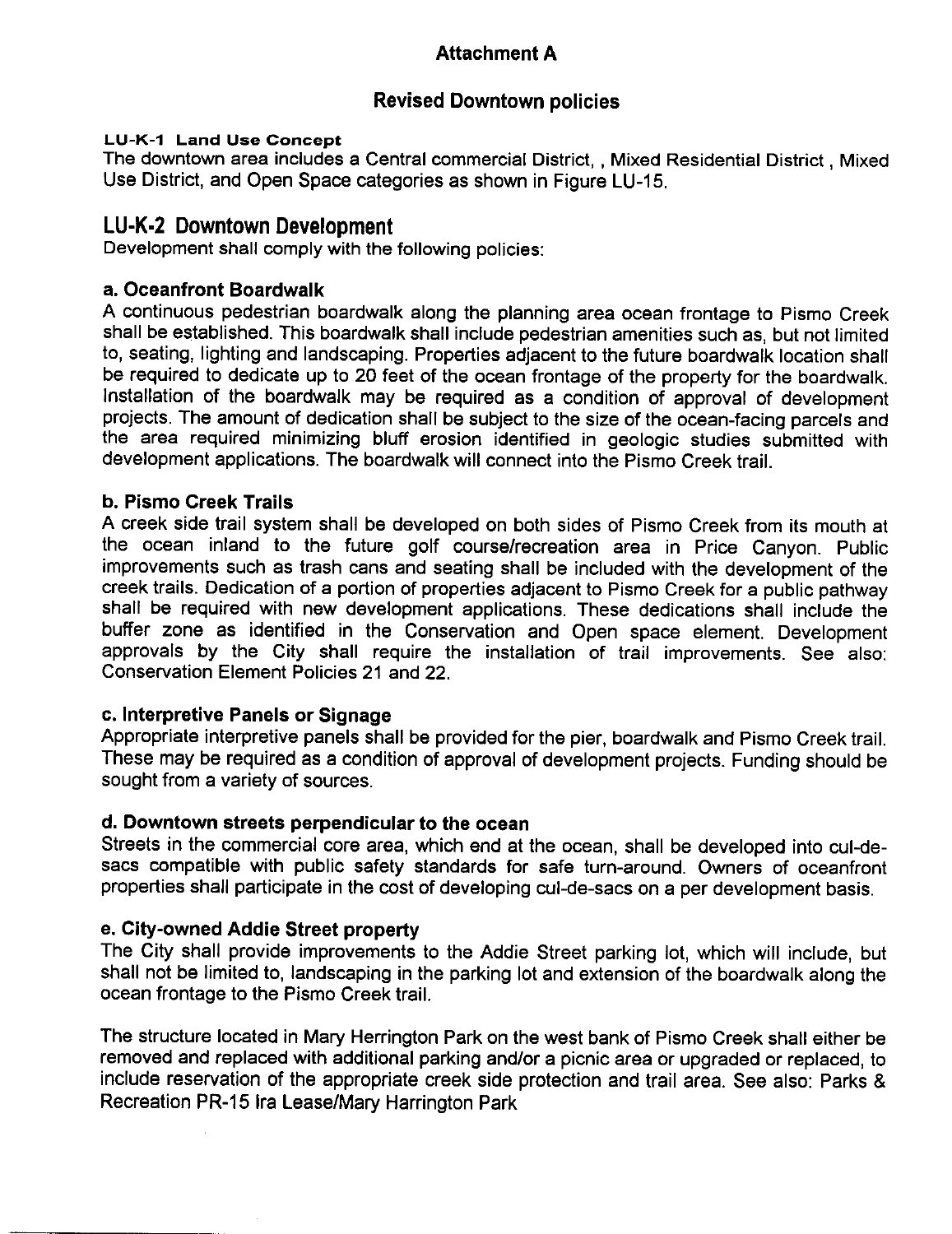## **LU-K-3** Districts

The policies for each District and their permitted land use are described as follows: L<mark>U- K-3 Districts</mark><br>Downtown shall have four districts or land use categories as shown in Figure LU-K-1.<br>The policies for each District and their permitted land use are described as follows: LU- K-3 Districts<br>Downtown shall have four districts or land use<br>The policies for each District and their permitte<br>LU-K-3.1 Mixed Residential (MR) district<br>Mixed Residential or MR district shall perm

Mixed Residential or MR district shall permit <sup>a</sup> mixture of hotels and motels along with apartments, condominiums and other similar residential uses. Restaurant may be permitted when secondary to onsite hotel use. It is expected that the visitor servicing uses will gravitate towards the beach and the major thoroughfares. Small convenience markets that serve the refluit and the major morodymates. Small convenient<br>daily needs of residents and visitors would be allowed in this district.<br>LU- K-3.2 Central Commercial (CC) District

The primary land use focus for the Central Commercial District is commercial recreational and daily needs of residents and visitors would be allowed in this district.<br> **CU- K-3.2 Central Commercial (CC) District**<br>
The primary land use focus for the Central Commercial District is commercial, recreational and<br>
cultur cultural. Commercial uses shall be oriented towards visitors (i.e. gift shops, clothing stores,<br>restaurants). Residential uses may be considered as part of mixed use project applications. A pedestrian orientation will be promoted for all development in this district. The pier and boardwalk provide the focus for pedestrian activities in this very "walk able" downtown commercial area

Improvements in the Commercial Core may include reconfiguration of the pier parking lot for <sup>a</sup> more cohesive traffic flow from Pomeroy to Hinds and Maximum use of the pier parking lot dedication of <sup>a</sup> portion of the property adjacent to the city parking lot for vehicles and pedestrian access between those two streets; and a cohesive streetscape program to poussinant access between those two streets, and a conesive<br>complement and encourage the pedestrian emphasis of downtown.<br>LU-K-3.3 Mixed Use (MU) District

The Mixed Use or MU District will provide for <sup>a</sup> wide variety of land uses including visitor lodging, commercial, retail, restaurants, service uses, offices, and residential uses. The more intensive commercial uses and visitor serving uses shall be encouraged to locate along the intensive commercial uses and visitor-serving uses shall be encouraged to lo<br>major thoroughfares. Mixed-use projects are encouraged throughout the district. Cologing, commercial, retail, restaure<br>
intensive commercial uses and vise<br>
major thoroughfares. Mixed-use pre<br>
LU-K-3.4 Open Space District<br>
Open Space is the designated land

Open Space is the designated land use for the pier, the beach. Mary Herrington Park, and Ira Lease Park. The pier and the beach will provide the catalyst for development of a boardwalk along the beach from Main Street to Pismo Creek Passive recreational uses are permitted in these areas

The extension of the Pismo Creek trail from Cypress Street to Highway <sup>101</sup> will be located along the west bank of Pismo Creek adjacent to Mary Herrington and Ira Lease Parks Pedestrian and bicycle uses will be permitted along the trail adjacent to these parks The Extension of the Frome Srook Ran hom Oypross officer to Highway 101 was<br>along the west bank of Pismo Creek adjacent to Mary Herrington and Ira I<br>Pedestrian and bicycle uses will be permitted along the trail adjacent to

residential use may be required in select areas **Secondary** 

Attachment 2 Highlights of the amendment include